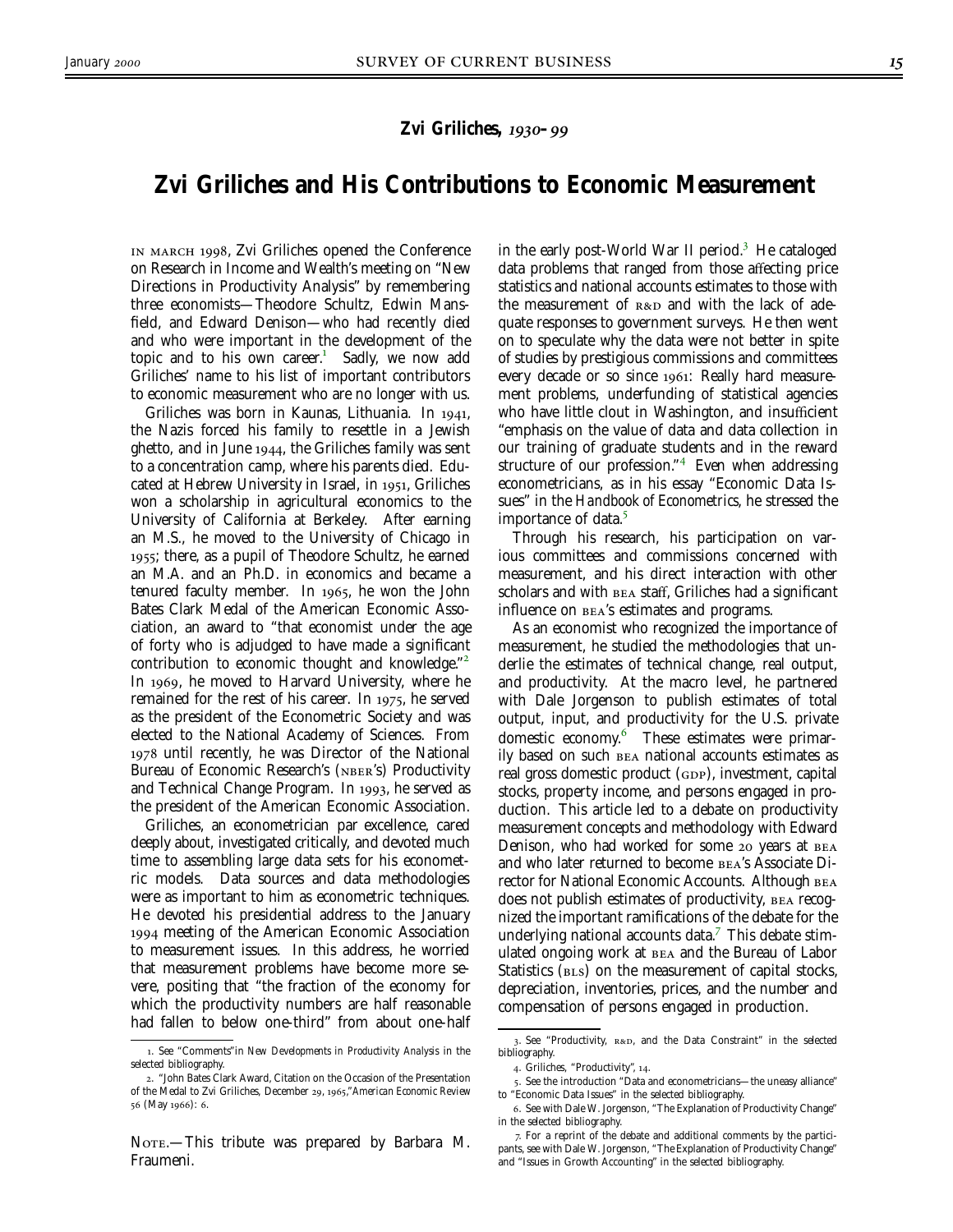At the micro level, Griliches' research focused on hedonic price indexes and quality change, output of hard-to-measure sectors, and the problem of correctly accounting for the introduction of new goods. His pioneering 1961 paper on hedonic prices indexes for automobiles for the Stigler Commission was the catalyst for the subsequent extensive literature on the subject.<sup>8</sup> Throughout his career Griliches continued to be a major force in the field of hedonics, which allow the use of "regression techniques to relate the prices of different 'models' or versions of a commodity to differences in their characteristics, 'qualities,' and discover thereby the relative valuation of such qualities*...* " BEA now uses hedonic-type price indexes to deflate a variety of key components of GDP. Of these, the most widely known is the index for computers and other peripheral equipment, which was originally constructed by a BEA and IBM consortium and is now constructed by BLS and embedded in their consumer price indexes  $(cpr's)$  and producer price indexes  $(pPI's)$ .<sup>10</sup> BEA also uses hedonic price indexes for other high-tech products, such as semiconductors, prepackaged software, and telecommunications equipment.<sup>11</sup> The components of personal consumption expenditures  $($  $pcE's)$ are primarily deflated using CPI's, which are adjusted for quality change using a combination of hedonics and other methods. For PCE, hedonic CPI's include those for televisions, apparel, rent, and used cars.<sup>12</sup> Hedonics are also used by the Census Bureau in calculating price indexes for single-family and multifamily structures that are used by BEA in the preparation of estimates of real gross private domestic investment.<sup>13</sup> Without the introduction of hedonics that was championed by Griliches, BEA's measure of real GDP would be significantly different.

In addition, Griliches also worried about difficultto-measure sectors, particularly the service sectors. He highlighted the importance of focusing on these sectors, prompting BEA to help sponsor a Brookings Institution workshop series on measurement in these sectors. As part of the recent comprehensive revision of the national income and product accounts, introduced improved estimates of the real value of unpriced bank services. BEA is currently developing estimates of gross output for a number of additional industries and expects to examine the measurement of activities in other service industries, such as insurance.<sup>14</sup>

Most recently, Griliches, along with Ernst Berndt, was researching the measurement problems arising from the introduction of new goods. This research, partly funded by BEA, emphasized the introduction of computers that embody new technologies and of other new products such as pharmaceuticals.

Griliches' work on various committees is a major part of his legacy to economic measurement. In  $1995 - 96$ , the most recent of his frequent involvements in reviews of measurement problems, he served on the U.S. Senate Finance Committee's Advisory Commission to Study the Consumer Price Index.<sup>15</sup> Earlier, Griliches had served on several National Academy Sciences committees: The Committee on Ability Testing in  $1978-82$ , the Committee on National Statistics in 1979-82, and the Committee on Science, Engineering, and Public Policy in  $1984-88$ . For the American Economic Association, he was a member of the U.S. Census Advisory Committee in  $1970 - 72$  and in  $1981 - 83$ and a member of the Committee on the Quality of Economic Statistics in 1988–89. In addition, he served on the Secretary of Commerce's Advisory Committee on Industrial Innovation in  $1978-80$ , on the Statistics Canada Price Measurement Advisory Committee in , and on the Executive Committee of the Conference on Research in Income and Wealth beginning in . Most recently, he was asked to serve on the new Advisory Committee, which is now being formed.

The full extent of Griliches' impact on economic measurement may be difficult to assess because many economists have been influenced by his research and by direct interaction with him. For example, Griliches was an omnipresent force at the NBER Productivity Meetings. He could be depended upon to astutely assess the strengths and weaknesses of any paper or research proposal, including his own. Typically, he would smile broadly and then offer comments that would spark critical debate. Arguably, it was through these meetings that he exerted the greatest effect on the research programs and agendas undertaken by those from both within and outside the Harvard community.

Griliches' presence and his advice will be sorely missed, but his influence on economic measurement will continue through the researchers he has trained to value data and measurement methodology.

<sup>.</sup> See "Hedonic Price Indexes for Automobiles: An Econometric Analysis of Quality Change" in the selected bibliography.

<sup>.</sup> See "Hedonic Price Indexes and the Measurement of Capital and Productivity: Some Historical Reflections" in the selected bibliography.

<sup>.</sup> Rosanne Cole, Y.C. Chen, Joan A. Barquin-Stolleman, Ellen Dulberger, Nurhan Helvacian, and James H. Hodge, "Quality-Adjusted Price Indexes for Computer Processors and Selected Peripheral Equipment," S (January 1986): 41-50.

<sup>.</sup> Bruce T. Grimm, "Price Indexes for Selected Semiconductors, 1974-96," SURVEY 78 (February 1998): 8-24; for software, see Brent R. Moulton, Robert P. Parker, and Eugene P. Seskin, "A Preview of the Comprehensive Revision of the National Income and Product Accounts: Definitional and Classificational Changes," SURVEY 79 (August 1999): 7-20.

<sup>12.</sup> Kenneth J. Stewart and Stephen B. Reed, "CPI Research Series Using Current Methods, 1978-98," Monthly Labor Review 122 (June 1999): 29-38. 13. Frank de Leeuw, "A Price Index for New Multifamily Housing," SURVEY

<sup>73 (</sup>February 1993): 33-42.

<sup>14.</sup> Brent R. Moulton and Eugene P. Seskin, "A Preview of the 1999 Comprehensive Revision of the National Income and Product Accounts: Statistical Changes," SURVEY 79 (October 1999): 6-17.

<sup>.</sup> Michael Boskin, Ellen Dulberger, Robert Gordon, and Dale W. Jorgenson, *Final Report of the Advisory Commission to Study the Consumer Price Index* (Washington, D.C. U.S. Government Printing Office, December 1996):  $104 - 172.$